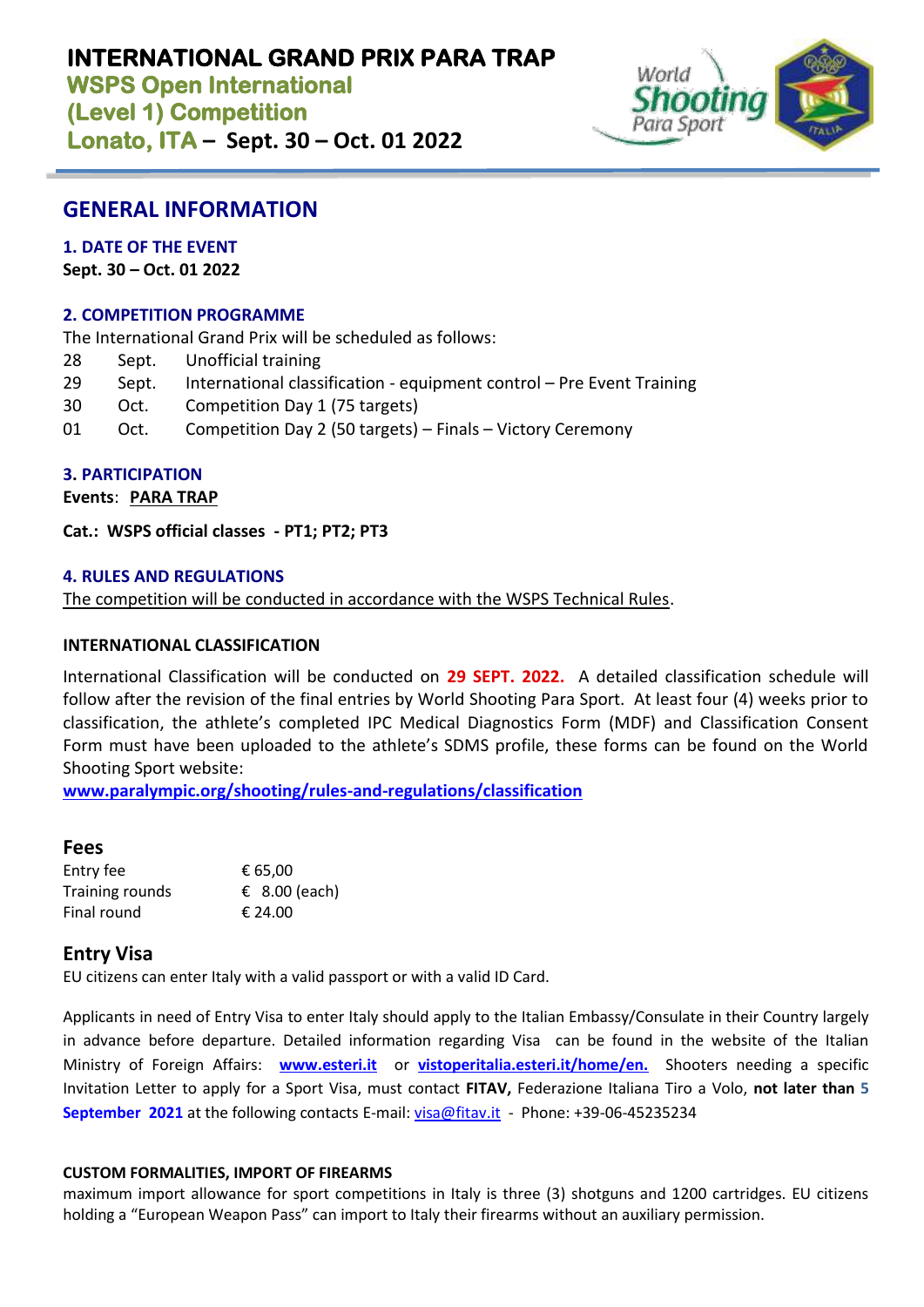# **INTERNATIONAL GRAND PRIX PARA TRAP WSPS Open International (Level 1) Competition Lonato, ITA – Sept. 30 – Oct. 01 2022**



International athletes NOT holding a "European Shotgun Certificate" must apply for a FITAV temporary firearm import permit, sending full info t[o gunpermit@fitav.it](mailto:gunpermit@fitav.it).

# **5. ENTRY PROCESS**

**Entry Forms for athletes and Officials** must be sent to FITAV at [paralimpici@fitav.it.](mailto:Paralimpici@fitav.it)

# **6. LOCATION AND VENUE**

The competition will take place at the very well known "Trap Concaverde" Shooting Range in Lonato (Brescia), which is equipped with **12** ranges (8 combined Trap/Double Trap/Skeet, plus 4 Trap/Double Trap only). The ranges are oriented to the North/North East. The Club is situated in the tourist Southern Garda Lake District, at a distance of 8 km from Desenzano, 15 km from the picturesque village of Sirmione, 30 km from downtown Brescia, 40 km from Verona.

*Address* Trap Concaverde – Loc. Basia - 25017 Lonato (Brescia) Italy Phone : +39 030 999 0200 - Fax : +39 030 999 0210 E-mail [: info@trapconcaverde.it](mailto:info@trapconcaverde.it) Website [: www.trapconcaverde.it](http://www.trapconcaverde.it/)

**Arrival** "Trap Concaverde" can be reached:

**By car** : highway A4 Milano/Venezia, exit: **Desenzano.** The shooting club is located at a distance of 5 km

**By train :** Milano-Venezia line, stop: **Desenzano.**

**By plane:** Milano Linate(LIN), **Milano Malpensa(MXP),** Bergamo(BGY), Verona Villafranca (VRN).

- **Catering:** The Shooting Club has full restaurant facilities that can offer meals, lunch, dinner, pizza, snacks and refreshments, at very reasonable prices.
- **Training***:* The ranges will be available for unofficial trainings prior to the competition every day from Monday to Friday.

# **07. ACCOMMODATION**

# **Suggested Hotels:**

*The Tourist Tax of approx. EUR 1.00 per person per night is not included in the rates and wherever requested, is to be paid directly in hotel,* 

| Dunant Hotel **** | www.dunanthotel.it | km. 7,5 from the venue |  |
|-------------------|--------------------|------------------------|--|
| Double Single Use | Double/Twin        |                        |  |
| EUR 90.00         | EUR 100.00         |                        |  |

-Extra charge for Half Board (dinner): EUR 28,00 per person per day

Facilities: **4** rooms for disabled people - free wi-fi connection - free parking and garage

#### reservations: sara.fanciullacci@gmail.com

| <b>West Garda Hotel****</b> | www.westgardahotel.com | km. 9 from the venue |
|-----------------------------|------------------------|----------------------|
| Double Single use           | Double/Twin            | Triple               |
| EUR 105.00                  | EUR 120,00             | EUR 165,00           |

-Extra charge for Half Board (dinner a la carte): EUR 30,00 per person per day

Facilities: **1** room for disabled people, several wheelchair friendly rooms at the ground floor free wi-fi connection, free parking reservations: sara.fanciullacci@gmail.com free swimming pool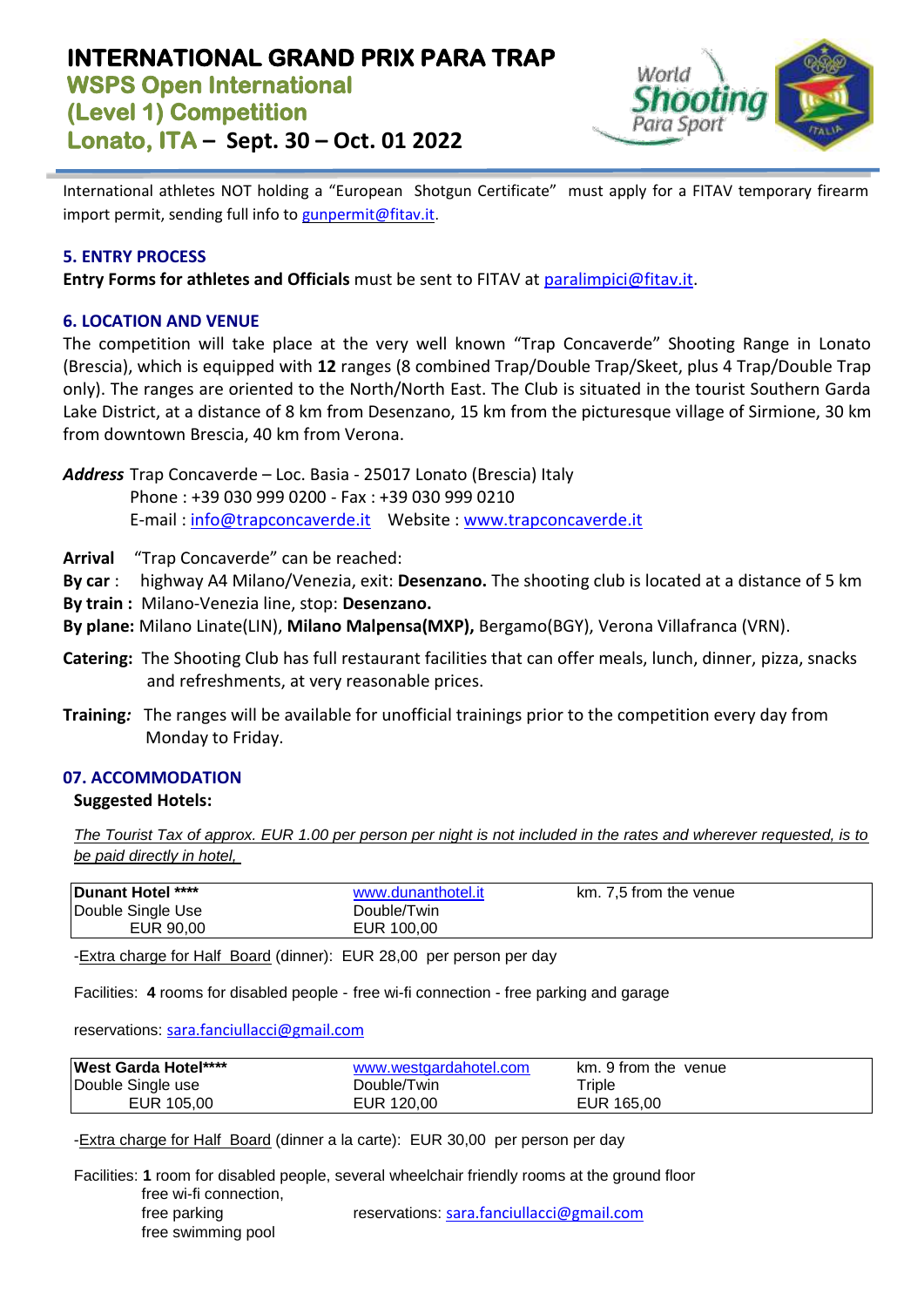# **INTERNATIONAL GRAND PRIX PARA TRAP WSPS Open International (Level 1) Competition Lonato, ITA – Sept. 30 – Oct. 01 2022**



# **Penalty Fees for Cancellation**

- NO penalty will be applied for cancellation of the Event due to COVID-19

- If on the other hand the event remains confirmed, there will be no penalties until 30 AUG 2021

- 50% penalty of the total cost from 31 AUG to 14 SEP 2022 for any reserved and cancelled rooms, late arrivals, early departures,

- 100% penalty of the total cost from 15 SEP 2022 onwards for any reserved and cancelled rooms, late arrivals, early departures,

In the event of cancellation of the WSPS World Championship due to COVID-19, the Hotel managements undertake to reimburse the deposits or balances received, net of bank fees.

Any allowances/refunds for sudden cancellations after deadlines of individual or teams due to force majeure related to the pandemic (for example, positive COVID of the 3rd test carried out 48 hours before departure from the country of residence, as per ISSF temporary regulations for testing and health monitoring methods for Covid-19). will be at the discretion of the hotels.

The above agreements regarding the deadlines and cancellation terms may vary in the coming months depending on how the Covid-19 pandemic will evolve.

In this case, all NPCs will be promptly informed.

NO penalty for cancellation will be charged by the hotels in case the Organizing Committee can replace the cancelled reservations with others.

# **08. INFORMATION ON RANGE EQUIPMENT**

The Trap ranges are equipped with "Mattarelli" throwing machines. The targets used during the International Grand Prix will be "Eurotarget" from Italy: standard orange for Qualification rounds, flash for Finals

# **09. JURY OF APPEAL, JURY, RANGE REFEREES**

The competition will be supervised by the Jury and Jury of Appeal appointed for the WSPS World Championship. Qualified Range Referees holding a valid official ISSF Shotgun Referee license will officiate at the competition.

# **10. EQUIPMENT CONTROL**

The equipment control will be carried out at the shooting range on the day as the pre-event training for that discipline takes place.

# **11. WEATHER INFORMATION**

The climatic conditions in September are normally mild. The average temperatures are expected to be 23°/24° degrees Celsius during the day and 18°/20° during the night.

# **12. CONTACT INFORMATION**

If you have any questions about the competition, please contact: [paralimpici@fitav.it.](mailto:paralimpici@fitav.it)

If you have any questions about Para Trap, International Classification, or future competitions please contact: [info@WorldShootingParaSport.org](mailto:info@WorldShootingParaSport.org)